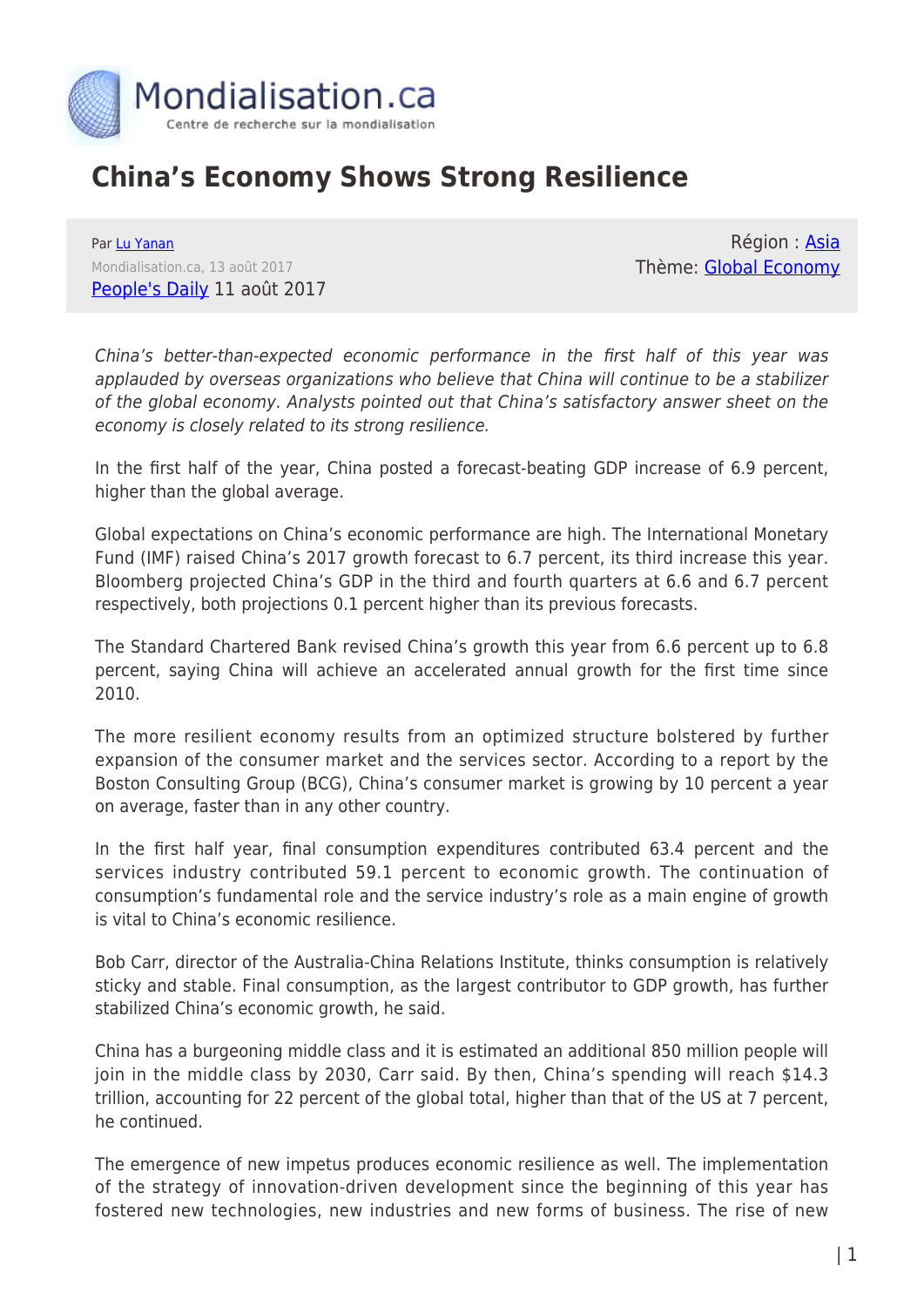impetus represented by strategic new industries and sharing economy has become new growth drivers.

European think tank Bruegel holds that China is now speeding up to surpass many developed countries in terms of scientific innovation.

According to a recent study by Bruegel, China has already spent more on research and development, as a percentage of GDP, than the European Union, and it now produces as many scientific publications as the US and more PhDs in natural sciences and engineering.

Bruegel believes China is fully capable of becoming a leader in scientific innovation and pushing forward a multi-polarized global scientific research pattern by 2050.

China's economic resilience cannot be achieved without sound fundamentals. As the largest developing country and the second-largest economy in the world, China is in the process of new-type industrialization, informatization, urbanization and agricultural modernization.

The country's solid material foundation, abundant human resources and vast market potential will continue to provide a sound basis and condition for sustained economic growth.

Supply-side structural reform facilitates economic resilience as well. The reform has promoted economic transformation, stimulated vitality, defused risks and boosted confidence.

In the first half of 2017, about 16,000 new businesses were registered every day on average, more than two times before China's business system reform, strongly driving innovation and entrepreneurship.

In the second quarter, the prosperity index among small and micro enterprises reached 96.5 percent, the highest in the past two years. A 6.9 percent increase in above-scale industrial added value was registered, the best performance since 2015, indicating that policies to support the development of the real economy have begun to yield results and the quality of development has been improved.

Deloitte said in a report that the Chinese government is proactively taking measures to meet the challenges brought by urbanization and aging of population, forging "one-hour economic circles" to strengthen transportation and trade links between rural and urban areas.

The country is also accelerating development of pension and medical services and exploring development opportunities as the population ages rapidly. In addition, it is also devoted to automation and artificial intelligence as a way to pursue the transformation from a laborintensive goods exporter to a high value manufacturing country.

As the Forbes pointed out, "The China miracle isn't over –It has entered its second phase."

Translated from Chinese

La source originale de cet article est **[People's Daily](http://www.zgdsw.org.cn/n1/2017/0811/c218988-29464947.html)** Copyright © [Lu Yanan,](https://www.mondialisation.ca/author/lu-yanan) [People's Daily](http://www.zgdsw.org.cn/n1/2017/0811/c218988-29464947.html), 2017